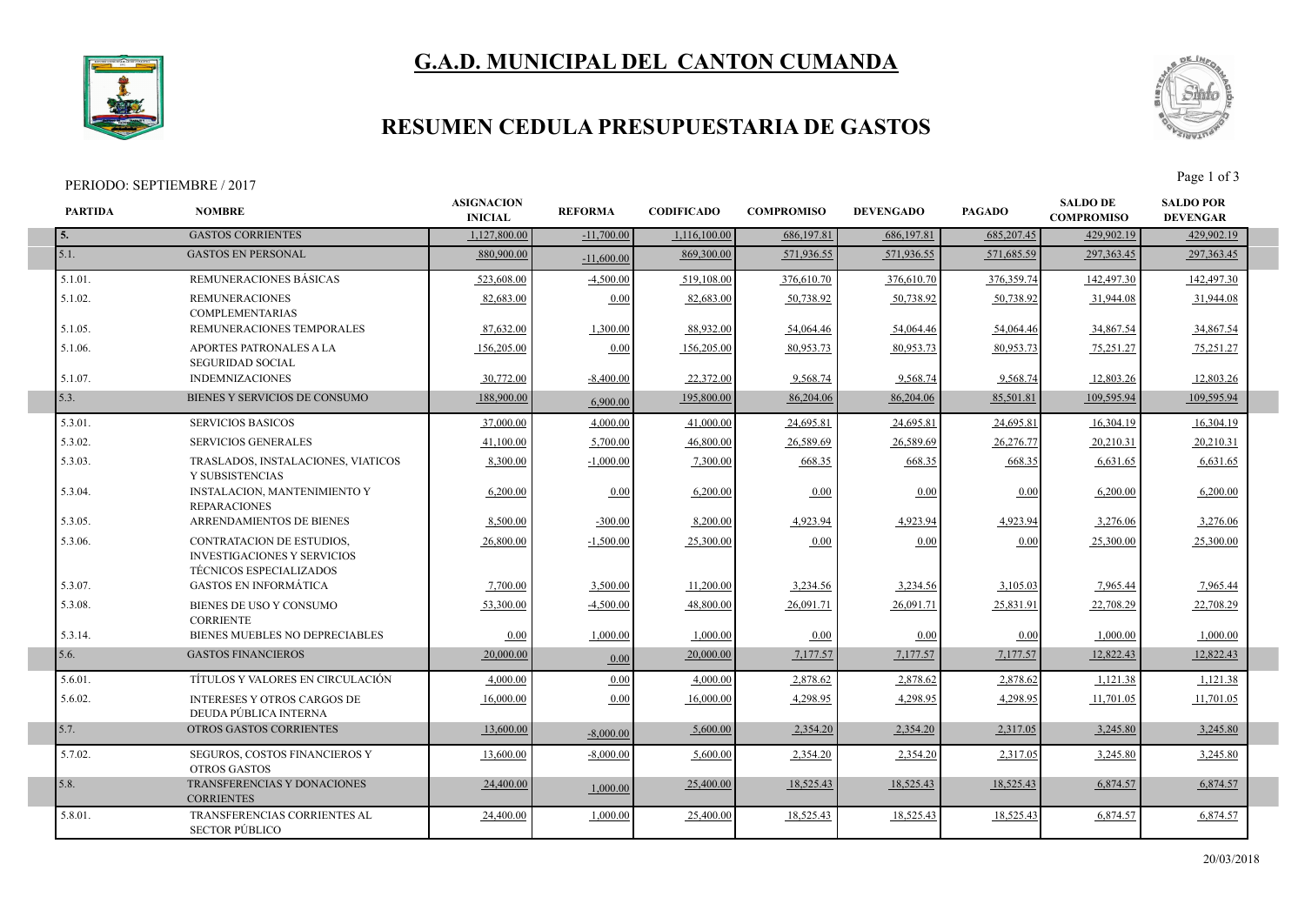# **G.A.D. MUNICIPAL DEL CANTON CUMANDA**



I

I

### **RESUMEN CEDULA PRESUPUESTARIA DE GASTOS**

#### PERIODO: SEPTIEMBRE / 2017



| 7.<br>7.1.<br>7.1.01.<br>7.1.02.<br>7.1.05.<br>7.1.06.<br>7.1.07.<br>7.3.<br>7.3.02.<br>7.3.03.<br>7.3.04.<br>7.3.05. | <b>GASTOS DE INVERSIÓN</b><br><b>GASTOS EN PERSONAL PARA INVERSIÓN</b><br>REMUNERACIONES BÁSICAS<br><b>REMUNERACIONES</b><br><b>COMPLEMENTARIAS</b><br>REMUNERACIONES TEMPORALES<br><b>APORTES PATRONALES A LA</b><br><b>SEGURIDAD SOCIAL</b><br><b>INDEMNIZACIONES</b> | 3,398,099.93<br>619,219.00<br>311,055.00<br>63,516.00<br>96,504.00<br>116,507.00 | 64,523.71<br>$-3,400.00$<br>24,600.00<br>0.00<br>0.00 | 3,462,623.64<br>615,819.00<br>335,655.00<br>63,516.00 | 1,496,739.23<br>404,748.08<br>243,259.01<br>40,604.19 | 1,496,739.23<br>404,748.08<br>243,259.01<br>40,604.19 | 1,486,216.17<br>404,741.47<br>243,252.40 | 1,965,884.41<br>211,070.92<br>92,395.99 | 1,965,884.41<br>211,070.92<br>92,395.99 |
|-----------------------------------------------------------------------------------------------------------------------|-------------------------------------------------------------------------------------------------------------------------------------------------------------------------------------------------------------------------------------------------------------------------|----------------------------------------------------------------------------------|-------------------------------------------------------|-------------------------------------------------------|-------------------------------------------------------|-------------------------------------------------------|------------------------------------------|-----------------------------------------|-----------------------------------------|
|                                                                                                                       |                                                                                                                                                                                                                                                                         |                                                                                  |                                                       |                                                       |                                                       |                                                       |                                          |                                         |                                         |
|                                                                                                                       |                                                                                                                                                                                                                                                                         |                                                                                  |                                                       |                                                       |                                                       |                                                       |                                          |                                         |                                         |
|                                                                                                                       |                                                                                                                                                                                                                                                                         |                                                                                  |                                                       |                                                       |                                                       |                                                       |                                          |                                         |                                         |
|                                                                                                                       |                                                                                                                                                                                                                                                                         |                                                                                  |                                                       |                                                       |                                                       |                                                       | 40.604.19                                | 22,911.81                               | 22,911.81                               |
|                                                                                                                       |                                                                                                                                                                                                                                                                         |                                                                                  |                                                       | 96,504.00                                             | 62,416.40                                             | 62,416.40                                             | 62,416.40                                | 34,087.60                               | 34,087.60                               |
|                                                                                                                       |                                                                                                                                                                                                                                                                         |                                                                                  | $-4,000.00$                                           | 112,507.00                                            | 58,468.48                                             | 58,468.48                                             | 58,468.48                                | 54,038.52                               | 54,038.52                               |
|                                                                                                                       |                                                                                                                                                                                                                                                                         | 31,637.00                                                                        | $-24,000.00$                                          | 7,637.00                                              | 0.00                                                  | 0.00                                                  | 0.00                                     | 7,637.00                                | 7,637.00                                |
|                                                                                                                       | BIENES Y SERVICIOS PARA INVERSIÓN                                                                                                                                                                                                                                       | 848,018.04                                                                       | 52,323.71                                             | 900, 341. 75                                          | 431,260.15                                            | 431,260.15                                            | 426,951.57                               | 469,081.60                              | 469,081.60                              |
|                                                                                                                       | <b>SERVICIOS GENERALES</b>                                                                                                                                                                                                                                              | 58,000.00                                                                        | 5.400.00                                              | 63,400.00                                             | 23,791.66                                             | 23,791.66                                             | 23,462.26                                | 39.608.34                               | 39.608.34                               |
|                                                                                                                       | TRASLADOS, INSTALACIONES<br>VIÁTICOS Y SUBSISTENCIAS                                                                                                                                                                                                                    | 4,600.00                                                                         | $-900.00$                                             | 3,700.00                                              | 503.73                                                | 503.73                                                | 503.73                                   | 3,196.27                                | 3,196.27                                |
|                                                                                                                       | INSTALACIONES, MANTENIMIENTOS Y<br><b>REPARACIONES</b>                                                                                                                                                                                                                  | 96.644.00                                                                        | 3.300.00                                              | 99,944.00                                             | 34,851.19                                             | 34,851.19                                             | 32,396.47                                | 65,092.81                               | 65,092.81                               |
|                                                                                                                       | ARRENDAMIENTO DE BIENES                                                                                                                                                                                                                                                 | 27,000.00                                                                        | 7,000.00                                              | 34,000.00                                             | 28,826.72                                             | 28,826.72                                             | 28,826.72                                | 5,173.28                                | 5,173.28                                |
| 7.3.06.                                                                                                               | <b>CONTRATACIONES DE ESTUDIOS E</b><br><b>INVESTIGACIONES</b>                                                                                                                                                                                                           | 47.000.00                                                                        | $-31.450.00$                                          | 15.550.00                                             | 4,139.19                                              | 4,139.19                                              | 4,139.19                                 | 11,410.81                               | 11,410.81                               |
| 7.3.07.                                                                                                               | <b>GASTOS EN INFORMÁTICA</b>                                                                                                                                                                                                                                            | 2,500.00                                                                         | 0.00                                                  | 2,500.00                                              | 504.00                                                | 504.00                                                | 461.70                                   | 1,996.00                                | 1,996.00                                |
| 7.3.08.                                                                                                               | BIENES DE USO Y CONSUMO DE<br><b>INVERSIÓN</b>                                                                                                                                                                                                                          | 603,274.04                                                                       | 65,973.71                                             | 669,247.75                                            | 331,150.53                                            | 331,150.53                                            | 329,939.61                               | 338,097.22                              | 338,097.22                              |
| 7.3.14.                                                                                                               | BIENES MUEBLES NO DEPRECIABLES                                                                                                                                                                                                                                          | 9,000.00                                                                         | 3,000.00                                              | 12,000.00                                             | 7,493.13                                              | 7,493.13                                              | 7,221.89                                 | 4,506.87                                | 4,506.87                                |
| 7.5.                                                                                                                  | <b>OBRAS PÚBLICAS</b>                                                                                                                                                                                                                                                   | 1,619,901.89                                                                     | 5,000.00                                              | 1,624,901.89                                          | 490,762.80                                            | 490,762.80                                            | 485,710.29                               | 1,134,139.09                            | 1,134,139.09                            |
| 7.5.01.                                                                                                               | OBRAS DE INFRAESTRUCTURA                                                                                                                                                                                                                                                | 1.599.509.89                                                                     | 5.000.00                                              | 1.604.509.89                                          | 490.324.42                                            | 490.324.42                                            | 485.271.91                               | 1.114.185.47                            | 1,114,185.47                            |
| 7.5.04.                                                                                                               | OBRAS EN LÍNEAS. REDES E<br><b>INSTALACIONES ELÉCTRICAS</b>                                                                                                                                                                                                             | 10.392.00                                                                        | 8,000.00                                              | 18,392.00                                             | 438.38                                                | 438.38                                                | 438.38                                   | 17,953.62                               | 17,953.62                               |
| 7.5.99.                                                                                                               | ASIGNACIONES A DISTRIBUIR                                                                                                                                                                                                                                               | 10.000.00                                                                        | $-8,000.00$                                           | 2,000.00                                              | 0.00                                                  | 0.00                                                  | 0.00                                     | 2,000.00                                | 2,000.00                                |
| 7.7.                                                                                                                  | OTROS GASTOS DE INVERSIÓN                                                                                                                                                                                                                                               | 13,000.00                                                                        | 10.600.00                                             | 23,600.00                                             | 22,823.06                                             | 22,823.06                                             | 21,667.70                                | 776.94                                  | 776.94                                  |
| 7.7.01.                                                                                                               | <b>IMPUESTOS TASAS Y CONTRIBUCIONES</b>                                                                                                                                                                                                                                 | 0.00                                                                             | 900.00                                                | 900.00                                                | 180.00                                                | 180.00                                                | 180.00                                   | 720.00                                  | 720.00                                  |
| 7.7.02.                                                                                                               | SEGUROS, COSTOS FINANCIEROS Y<br><b>OTROS GASTOS</b>                                                                                                                                                                                                                    | 13,000.00                                                                        | 9,700.00                                              | 22,700.00                                             | 22,643.06                                             | 22,643.06                                             | 21,487.70                                | 56.94                                   | 56.94                                   |
| 7.8.                                                                                                                  |                                                                                                                                                                                                                                                                         |                                                                                  |                                                       |                                                       |                                                       |                                                       |                                          |                                         |                                         |